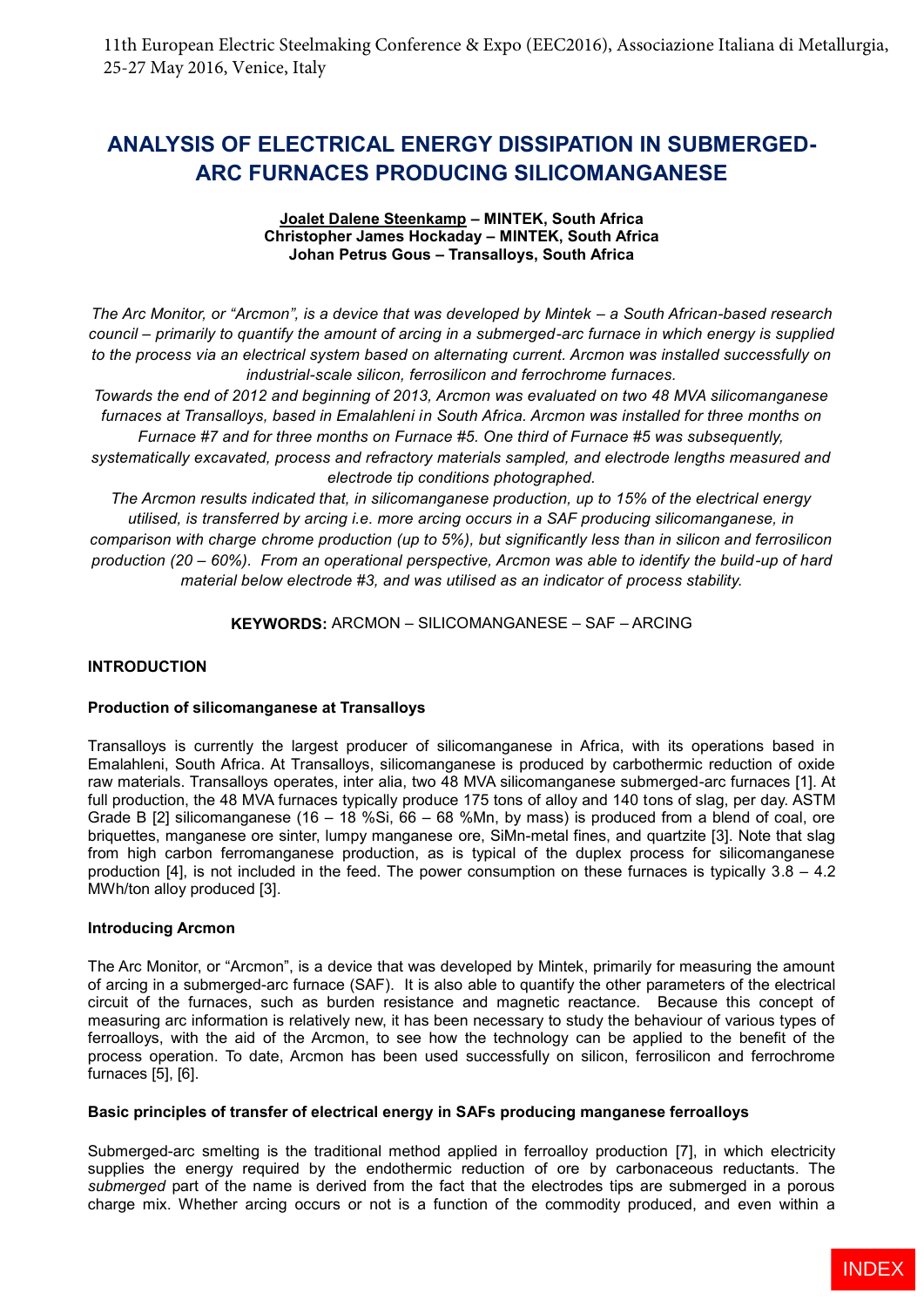specific commodity, debatable.

*General:* Matyas et al [7] stated that in submerged-arc smelting, the major portion of the electrical energy is liberated by micro-arcing to an incandescent coke bed floating on the molten bath, and that the technology is applied in the production of ferroalloys, pig iron, silicon metal, and elemental phosphorus. Westley [8] differentiated between ferrosilicon, where a crater is formed between the charge zone and the reaction zone, and slag processes i.e. ferromanganese, silicomanganese, ferrochromium, silico-chromium, and pig iron, where the charge zone is separated from the reaction zone by a coke bed. Both instances introduce modes of transfer of electrical energy other than micro-arcing: Arcing, and resistive heating.

*Ferrochrome:* When modelling the electrical currents in a SAF producing charge chrome, McDougal [9] found that very little current passes through the charge, whilst current passes into the slag in a relatively small region below the electrode (i.e. resistive heating). This was consistent with the findings of furnace dig-outs [10], in which isolated coke bed zones were observed below the electrodes. Barker et al [6], applying Arcmon technology, determined that very little (less than 5%) arcing occurred in a SAF producing charge chrome, and only after tapping.

*Silicon, Ferrosilicon:* Sævarsdottir et al [11] stated that in SAF producing silicon, or ferrosilicon, the arcs burn in gas filled cavities or "craters", where the main atomic components of the plasma mixture are silicon, oxygen and carbon. Sævarsdottir and Bakken [12] found, through a combination of modelling and measurements, that 50% of the electrical energy is transferred by arcing. Applying ARCMON technology, Barker et al [5], [6] determined that in both silicon and ferrosilicon smelters, between 20% and 60% of the electrical energy used, is transferred by arcing. They concluded that it was not surprising that both types of furnace behaved similarly from the perspective of arcing and related electrical behaviour, as the processes were very similar: in both processes craters form around electrode tips, and a slag layer is usually absent [6].

*High carbon ferromanganese:* Lee and Tangstad [13] stated that in the production of high carbon ferromanganese, the required energy for chemical reactions in submerged arc furnaces is provided by resistive heating, with electric current flowing through molten slag and coke bed zones, which is also supported by findings from furnace excavations [4], [14].

*Silico-manganese:* For silico-manganese production, two schools of thought exist: (a) that the required energy for the chemical reactions is provided by resistive heating, similar to high carbon ferromanganese production [15], and (b) that both arcing and resistive heating occurs as is the case for ferrosilicon production [16].

More light is shed on the silico-manganese process as the paper reports on the measurements obtained by Arcmon on Furnace 5 and Furnace 7 at Transalloys. The paper also provides a comparison between the Arcmon results obtained from Furnace 5, and results obtained from Furnace 7. Lastly the paper provides a comparison between the Arcmon results and the physical findings of the digout of Furnace 5.

### **BACKGROUND**

### **Basic principles of Arcmon**

The equivalent circuit of the furnace, as used for the Arcmon, is shown in Fig. 1. In brief, it consists of a star circuit, with each individual electrode in the furnace corresponding to one of the branches of the star. Each branch then consists of a magnetic inductor, an arc, and a basic burden resistor, all in series. Fig. 1 indicates how the conduction through the burden can be split into an arcing component and a purely resistive component, in series. The equivalent circuit shown here excludes the delta elements that model the pulses in the transformer magnetisation currents. The Arcmon can also accommodate an auxiliary electrode (stinger electrode), typically used to open the tap-hole in Si-metal furnaces, but it was not applicable to this trial.

To distinguish between arcing and resistive conduction, an electrical model of an arc is needed. In the Arcmon, a linearised form of Cassie's model has been used as it provides a reasonably good fit to the observed waveforms [5]. The burden resistors are modelled by using Ohm's law.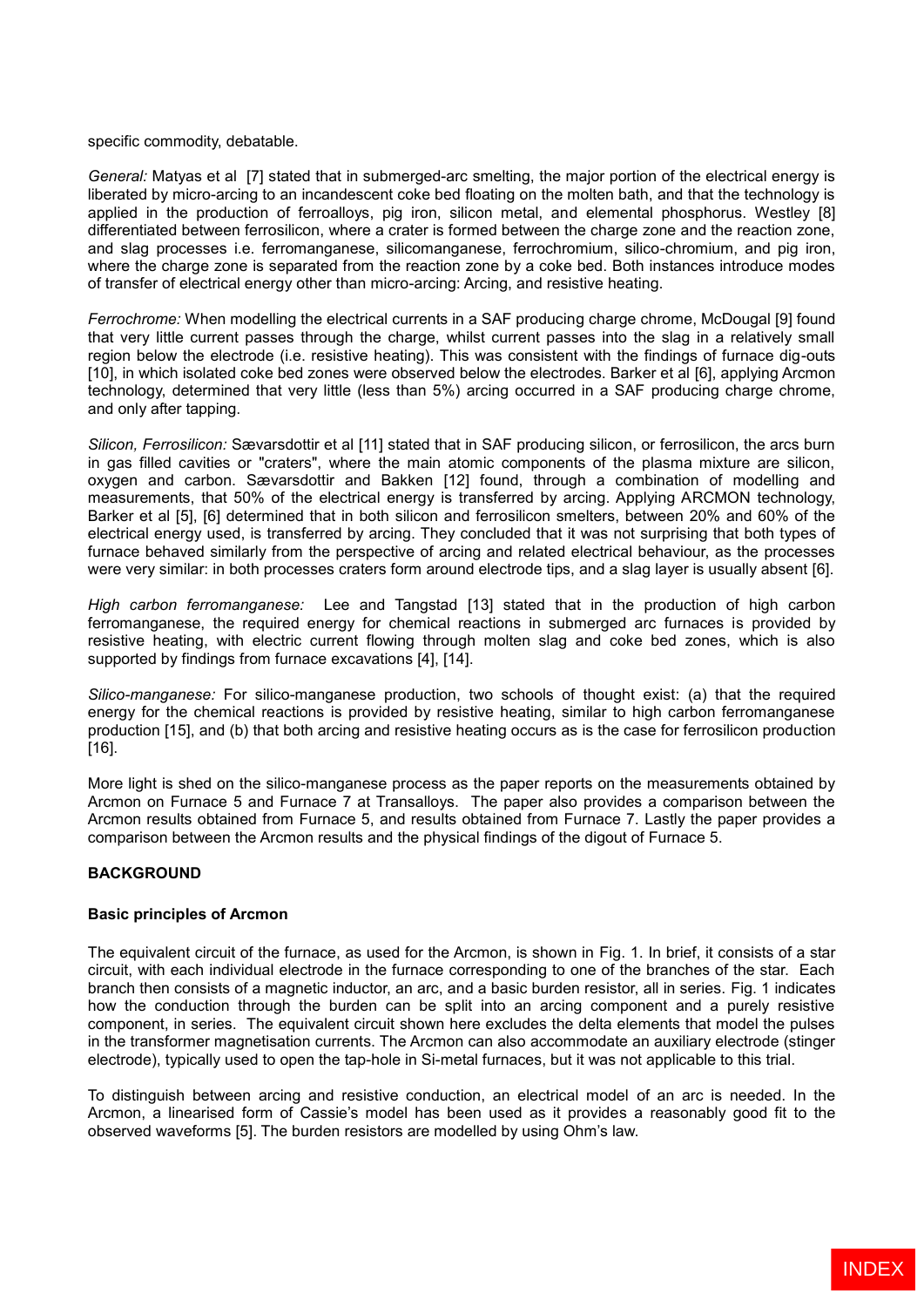

**Fig.1** – Equivalent circuit of the furnace

### **Quantification of arcing and resistive conduction**

The primary measurement obtained from Arcmon is the arc voltage, denoted  $V_a$ . This is the voltage drop across the arc, as opposed to across the entire electrode to bath  $(V_{1,2,3})$ , which is conventionally measured. The Arcmon unit is also able to calculate the amount of power dissipated in each of the arcs and each of the resistors  $R_{\text{bb}}$  (representing the burden) of the equivalent circuit of a furnace. Through this it is able to calculate the fraction of the total power to the furnace that is dissipated in the arcs, termed the "arc power fraction" ", as defined by the equation below:

$$
APF = \frac{P_a}{P_a + P_{bb}} \qquad (1)
$$

Where, APF is the arc power fraction (dimensionless number),  $P_a$  the power dissipated in the arc (measured in kW), and  $P_{bb}$  the power dissipated through resistive heating in the burden (measured in kW).

The arc power fraction is another measure that can be used to compare the amount of arcing between the different processes. The usefulness of the arc power fraction as a measurement, as opposed to the individual  $V_a$  or  $R_{bb}$  signals, arises from the fact that it is either calculated as a single quantity for each electrode or for the furnace as a whole, and it is independent of the power or current levels in the furnace. The arc power fraction also has a direct metallurgical relevance as to how the energy dissipation is split between the various zones within the burden of the furnace.

The power input from resistance heating is related to the square of the electrode current and the burden resistance of the area of conduction:

$$
P_{bb} = I_e^2 \times R_{bb} \qquad (2)
$$

Where,  $P_{bb}$  is the power dissipated in the burden (measured in kW),  $I_e$  the current in the electrode (measured in kA), and R<sub>bb</sub> the resistance of the burden (measured in mΩ).

The resistance is roughly proportional to the length of the conduction path from electrode tip to molten bath.

### **METHOD**

#### **Arcmon installation**

From September 2012 to March 2013, an Arcmon unit was installed at Transalloys. Arcmon was installed initially for a three month trial on Furnace 7 (week 41 to week 48 of 2012), and then transferred to Furnace 5 for a three month trial (week 50 of 2012 to week 9 of 2013) when it was shut down for excavation, and reline [3]. The Arcmon unit was installed on Furnace 5, right up to the end of the campaign, since the furnace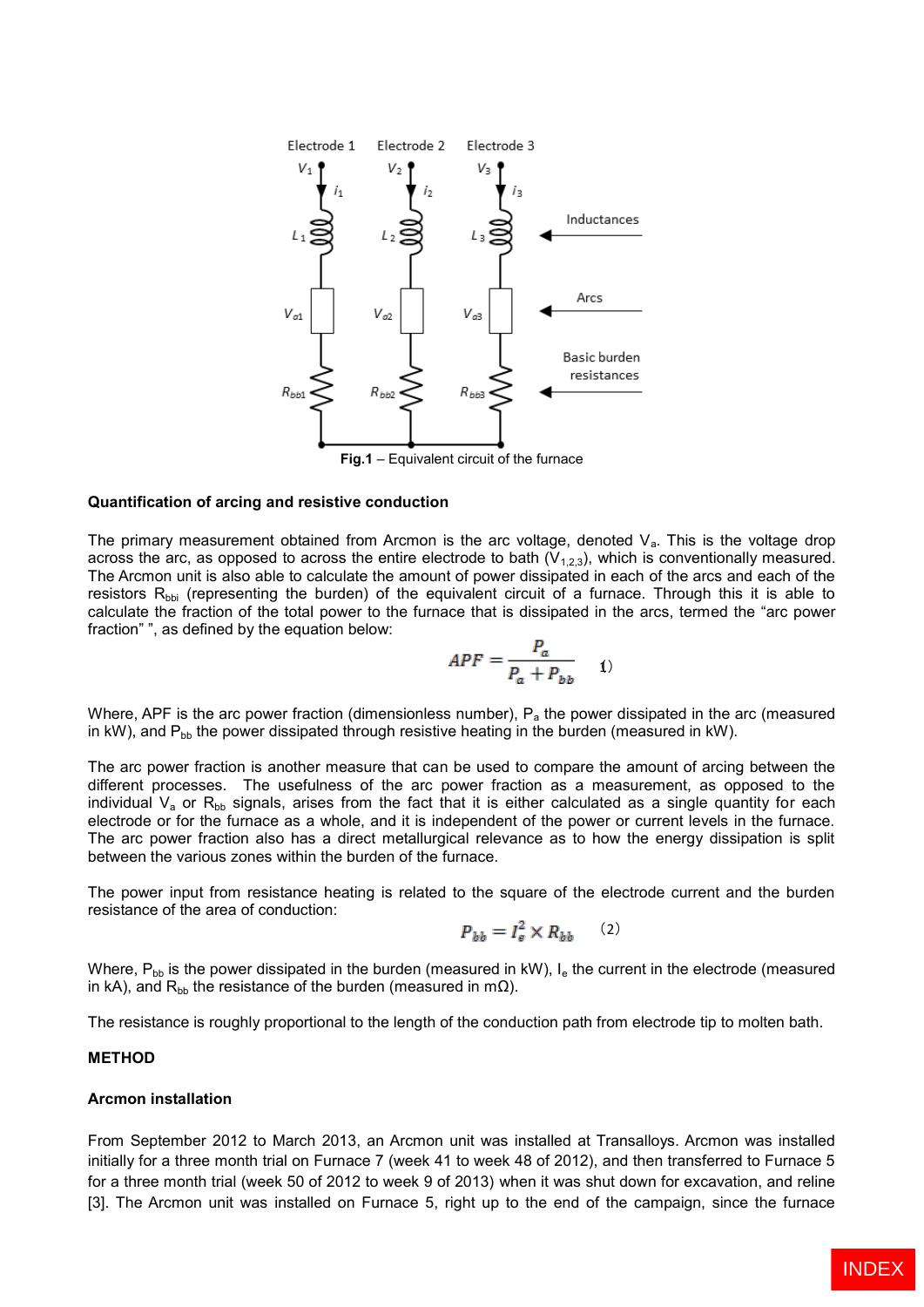excavation would provide an ideal opportunity to compare arcing data from Arcmon, with physical findings in the furnace.

# **Excavation of Furnace 5**

Furnace 5 was excavated to sample the burden, and refractory material, in one-third of the furnace between electrodes 1 and 3 – see Fig. 2. The excavation method was reported by Gous et al [3], and a number of publications followed on the investigation into wear of the refractory material of the single level tap-hole [17] – [20].



**Fig.2** – Schematic of Furnace 5 in plan view where the shaded area indicates the 1/3 of the furnace excavated between electrodes 1 and 3, including tap-hole B

Three weeks prior to switching out Furnace 5, a pressure ring failure on #2 electrode, caused a massive water leak and subsequent downtime of 18.5 hours. Both #1 and #2 electrodes broke one meter below the contact shoes, within 12 hours after the start-up (on February 6th). A two meter stump was removed from #2 electrode, but the broken tip at #1 electrode was pushed into the furnace burden. In the two weeks after the breakages, long slips were taken (± 2m) at #1 and #2 electrodes – excluding normal slipping to compensate for normal burn-off – and corrective action taken to stabilize the process, and to get sufficient penetration of the electrodes.

### **RESULTS AND DISCUSSION**

### **Excavation of Furnace 5**

During furnace excavation, no evidence of the broken electrode was found. The electrode lengths were measured – see Tab. 1 – with the pressure rings on each electrode as reference point, which is dependent on the position of the individual electrode arms and therefore varied between electrodes, or the tap-hole, a constant reference point. Electrode #3 was significantly shorter than the two electrodes that broke-off three weeks earlier.

In silicomanganese production, the presence of a coke bed (≈½ meter high), consisting of slag and carbonaceous reductant, is ideal for stable furnace operations. Knowing the position of the electrode tip is useful for producers of silicomanganese, as it determines where the energy is distributed in the furnace [4],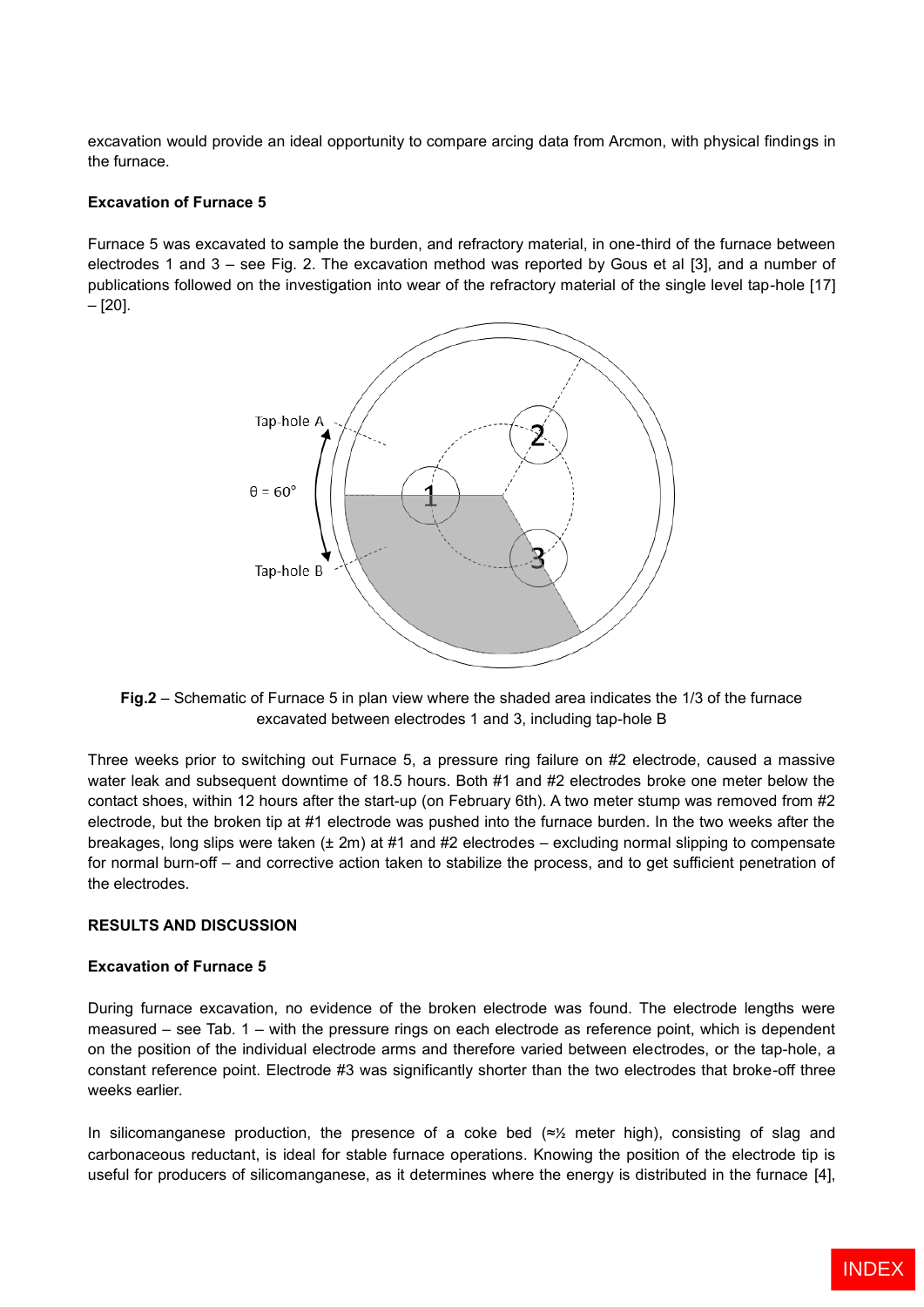and could provide an indication of whether a furnace is over-carbon<sup>1</sup>, resulting in very large coke beds, or under-carbon<sup>2</sup>, resulting in metal that does not meet product specifications, and high electrode wear. At Transalloys, monitoring hearth temperature, measured by thermocouples positioned below each electrode in the hearth, is considered the most suitable way of tracking electrode tip positions – see Fig. 3. As the position of the electrode tip above the tap-hole increases, the distance between the electrode tip and the hearth thermocouple also increases, and therefore a decrease in hearth temperature is expected, assuming all other process conditions being the same. Based on the results in Tab. 1 and Fig. 3, the shortest electrode (#3) had the lowest hearth temperature, but the longest electrode (#2) did not have the highest hearth temperature. As will be seen in Fig. 4 to Fig. 7, the 'coke bed' below electrode #3 consisted of material different from the material below electrode #1 and electrode #2. Differences in heat transfer, and mode of transfer of electrical energy, due to the difference in material, could explain both the position of the tip of electrode #3, and associated hearth temperature, but not the results for electrode #2.

#### **Tab. 1** – Length of each electrode and hearth temperatures

| <b>ELECTRODE NUMBER</b>                                                        | #1  | #2  | #3  |
|--------------------------------------------------------------------------------|-----|-----|-----|
| Electrode length in reference to pressure rings downwards [cm]                 | 345 | 430 | 245 |
| Electrode tip above tap-hole [cm]                                              | 200 | 100 | 250 |
| Average lower hearth temperature over the duration of the ARCMON campaign [°C] | 456 | 405 | 344 |



**Fig.3** – Lower hearth temperatures (400 mm above bottom steel plate) measured below each electrode

Fig. 4 to Fig. 7 below, reports on observations made, related to electrodes, on Furnace 5 during furnace excavation.

The burden layers below electrode  $#1 - Fig. 4$  (a) – and electrode  $#2$  consisted of a thick coke bed consisting of slag and reductant  $-$  Fig. 5 (a)  $-$  , followed by a thin metal layer, on top of the hearth refractory

 $1$  Over-carbon: Furnace condition where carbon builds up, resulting in large coke beds (in the excess of 2 meters), due to the fact that more carbonaceous reductant is charged to the furnace, than what is consumed by the process.

<sup>2</sup> Under-carbon [8]: Furnace condition where the process consumed all the carbonaceous reductant charged to the furnace, and a coke bed is absent.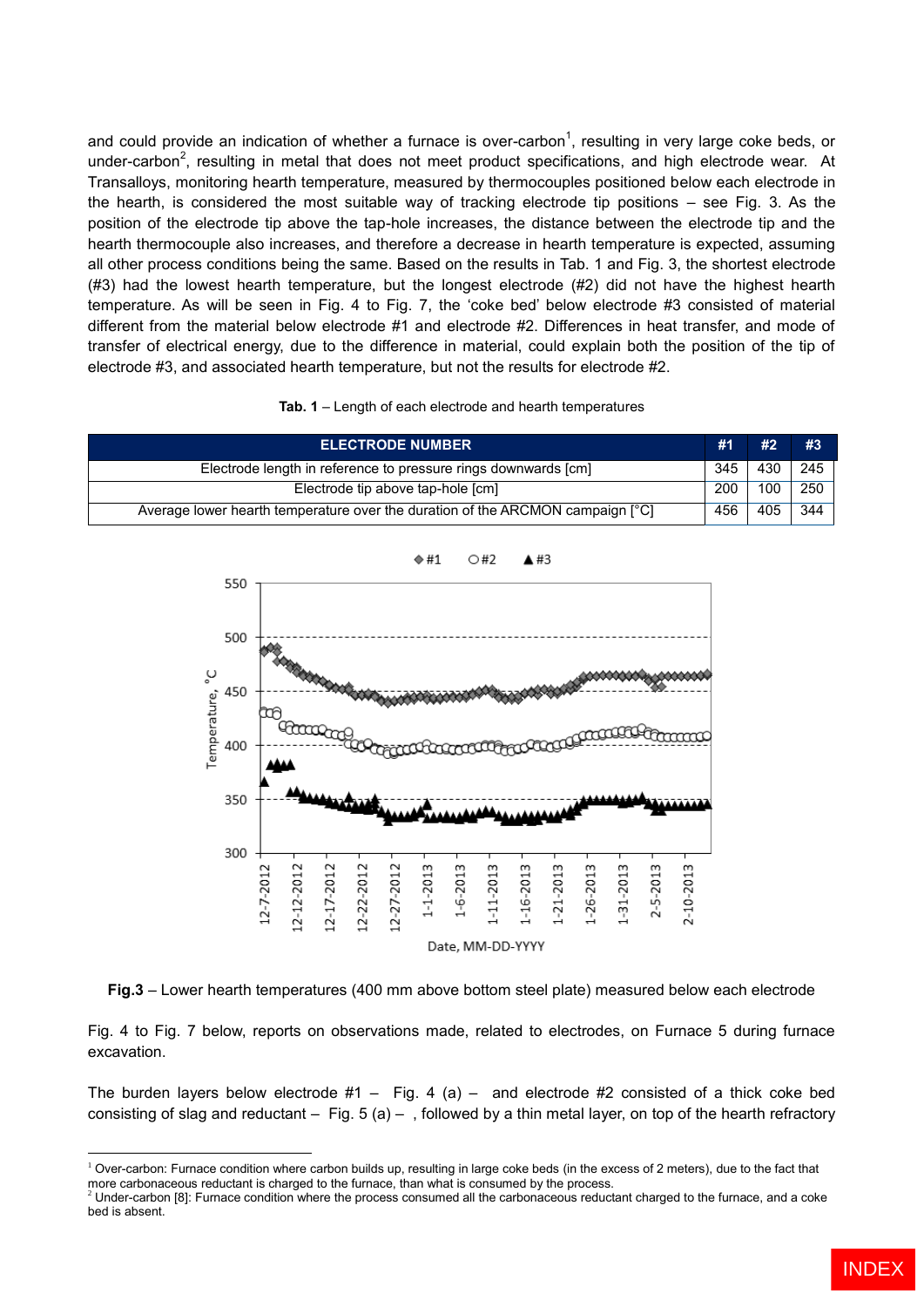(carbon rammable). A hard<sup>3</sup> build-up was identified below electrode #3 – Fig. 4 (b) and Fig. 5 (b) –, which gave off a 'carbide smell'<sup>4</sup> when sprayed with water. The tips of all three electrodes were submerged in coke bed, even the tip of electrode #3, although the coke bed around the tip of electrode #3 was very small, forming only on top of the hard build-up (see Fig. 7).



**Fig.4** – (a) Different layers below electrode #1: Coke bed zone, metal layer, and hearth refractory layer. Similar layers were also observed below electrode #2, but not below electrode #3. (b) Electrode #3 only had a small coke bed, on top of a hard build-up, that formed between the coke bed and the metal layer. Note: The entire loose burden around the electrodes, was removed by the time the photograph was taken



**Fig.5** – (a) Higher resolution photograph of coke bed below electrode #1, consisting of slag (green) and reductant (dark—grey). (b) Higher resolution photograph of hard build-up below electrode #3

When removing the coke bed covering the electrode tips, small cavities were observed between the electrode tips, and the coke bed, as illustrated by the photographs of electrode #1, in Fig. 6 and Fig. 7.

Also note the wear pattern on the 1.6 m diameter electrodes, illustrated by the photographs in Fig. 6: The vertical grooves formed during the baking process, and were caused by the steel fins of the steel shell that contains the electrode paste. At the tip, the electrodes wore to a ballpoint pen shape, with the vertical grooves becoming areas of high wear. The upper part of the electrodes, did not show significant wear. The wear pattern observed is similar to the wear pattern observed by Lee and Tangstad [13] on the electrode of a

 $3$  A qualitative observation: The material below electrode #3 was hard relative to the softer material found below electrodes #1 and #2.

<sup>4</sup> The odour, reminiscent of garlic, typical of the odor emitted by calcium carbide in the presence of water.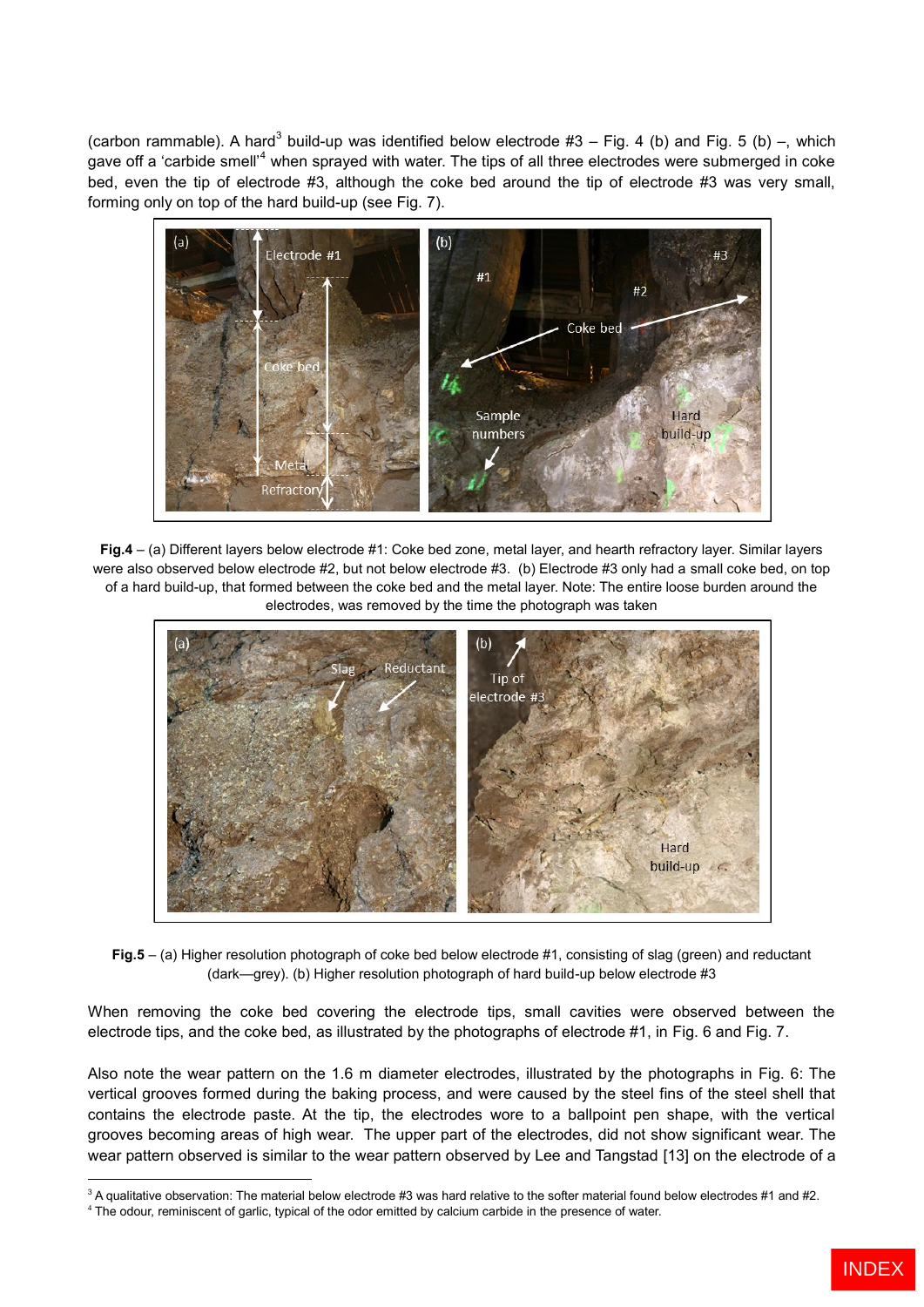150 KVA pilot scale furnace that produced HCFeMn.



**Fig.6** – (a) Electrode #1 with (b) close-up of interface electrode and coke bed, indicating the position of a small cavity between the two. Numbers, spray-painted in green onto the burden, indicate sampling positions and numbers



**Fig.7** – (a) Electrode #3 with electrode #2 to the back thereof, with (b) close-up of interface electrode and coke bed, indicating the position of a small cavity between the two. Numbers, spray-painted in green onto the burden, indicate sampling positions and numbers

Lee and Tangstad [13] concluded that the observed wear pattern indicated that virtually no electric current flowed across the top furnace charge, in the upper part of furnace, but that it flowed through the molten slag zone and, most intensively, through the coke bed zone. Apart from the cavities that formed below the electrode tips, the same conclusion was made for the electrodes in the Furnace 5.

# **Quantification of arcing and resistive conduction**

Analysis of the Arcmon data recorded for Furnace 5 and Furnace 7, summarised in Tab. 2 and Tab. 3, shows the arc voltage to typically be of the order of 5 V. This is fairly low, considering the electrode-bath voltage at normal operating levels is approximately 150 V. In other words, most of the supply voltage is dropped across (and hence power generated through) the coke bed in the furnace, as opposed to arcing through plasma, as indicated by the low arc power fraction calculated for each electrode. This is in agreement with the observations made during the subsequent excavation of Furnace 5, as described in the previous section.

Indicated in Fig. 8 is the magnitude of the arc voltage in Furnace 5 on December 15th, towards the beginning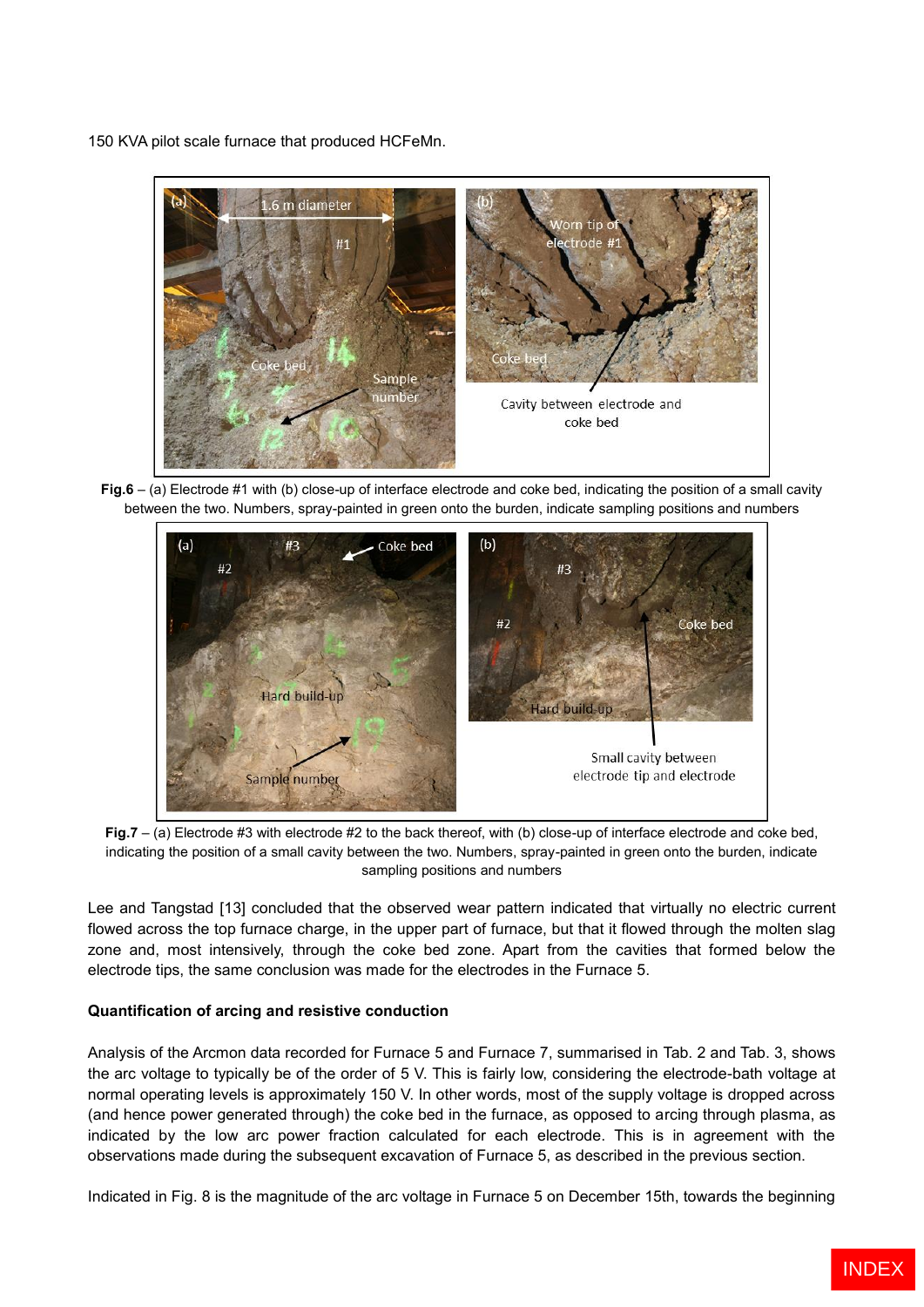of the campaign. This specific 24 hour period was selected, as indicative of typical operations i.e. prior to the formation of the hard build-up below electrode #3.

| F <sub>5</sub> | Arc Voltage (V) |      |                 | <b>Arc Power Fraction (%)</b> |                  |      |
|----------------|-----------------|------|-----------------|-------------------------------|------------------|------|
|                | Va1             | Va2  | Va <sub>3</sub> | APF <sub>1</sub>              | APF <sub>2</sub> | APF3 |
| Mean           | 2.13            | 2.70 | 5.19            | 1.4                           | 2.3              | 4.7  |
| Std Dev        | 2.06            | 2.20 | 2.49            | 0.8                           | 1.6              | 2.2  |

**Tab. 2** – Furnace 5 arcing statistics with calculations based on total set of data (consisting of 76 daily average datapoints)

**Tab. 3** – Furnace 7 arcing statistics with calculations based on total set of data (consisting of 55 daily average datapoints)

| F7      | Arc Voltage (V) |      |      | Arc Power Fraction (%) |                  |                  |
|---------|-----------------|------|------|------------------------|------------------|------------------|
|         | Va1             | Va2  | Va3  | APF <sub>1</sub>       | APF <sub>2</sub> | APF <sub>3</sub> |
| Mean    | 3.99            | 3.31 | 3.67 | 2.7                    | 2.3              | 2.2              |
| Std Dev | 3.44            | 3.60 | 3.67 | 1.2                    | 2.3              | 1.1              |

On average, the arc power fraction varied between 0% and 15% (Fig. 8 a). The behaviour of the three electrodes, varied significantly: Arcing at electrode #1, which was the electrode closest to the two single level tap-holes, occurred at significantly lower frequencies, and significantly lower intensities as indicated by arc power fractions less than 25% (Fig. 8 b). Periods of arcing on electrode #1 could also be linked to tapping intervals – the tap-to-tap time was typically 3 hours – as was found for charge chrome production [6]. Arcing on the other two electrodes, occurred at higher frequencies (Fig. 8 c, d), and in the case of electrode #2, higher intensities as indicated by the arc power fractions less than 40% (Fig. 8 c). Higher arc power fractions were also observed during furnace blows and furnace eruptions. No clear correlations between arc power fraction and slag basicity, carbon build-up and holder position could be established.

The differences in arcing behaviour between electrode #1, and electrodes #2 and #3, were partially attributed to the way in which the furnace drained during tapping: The higher the slag – to – coke ratio in a wet coke<sup>5</sup> bed, the less likely arcing is to occur as arcing is not likely to occur in conjunction with slag [6]. During tapping, slag and metal drained simultaneously from the single level tap-hole. As the density of silicomanganese metal is half that of slag – see Appendix A – the metal collects in the bottom of the furnace, above the hearth during production (Fig. 4). Therefore, when the tap-hole is opened, metal drains initially from the furnace. As the tap continues, the slag drains from the furnace. For slag to drain from the furnace, it has to drain from the coke bed. As electrode #1 is located closest to the two tap-holes, and the tap-holes were positioned symmetrically to the electrode (Fig. 2), the coke bed below electrode #1 is most likely to contain slag at all times. During furnace excavation, evidence of a wet coke bed was recorded below electrode #1 (Fig. 4 a, and Fig. 5 a).

<sup>&</sup>lt;sup>5</sup> In a wet coke bed, the carbonaceous reductant is present in slag. In a dry coke bed, very little slag, if any, is present.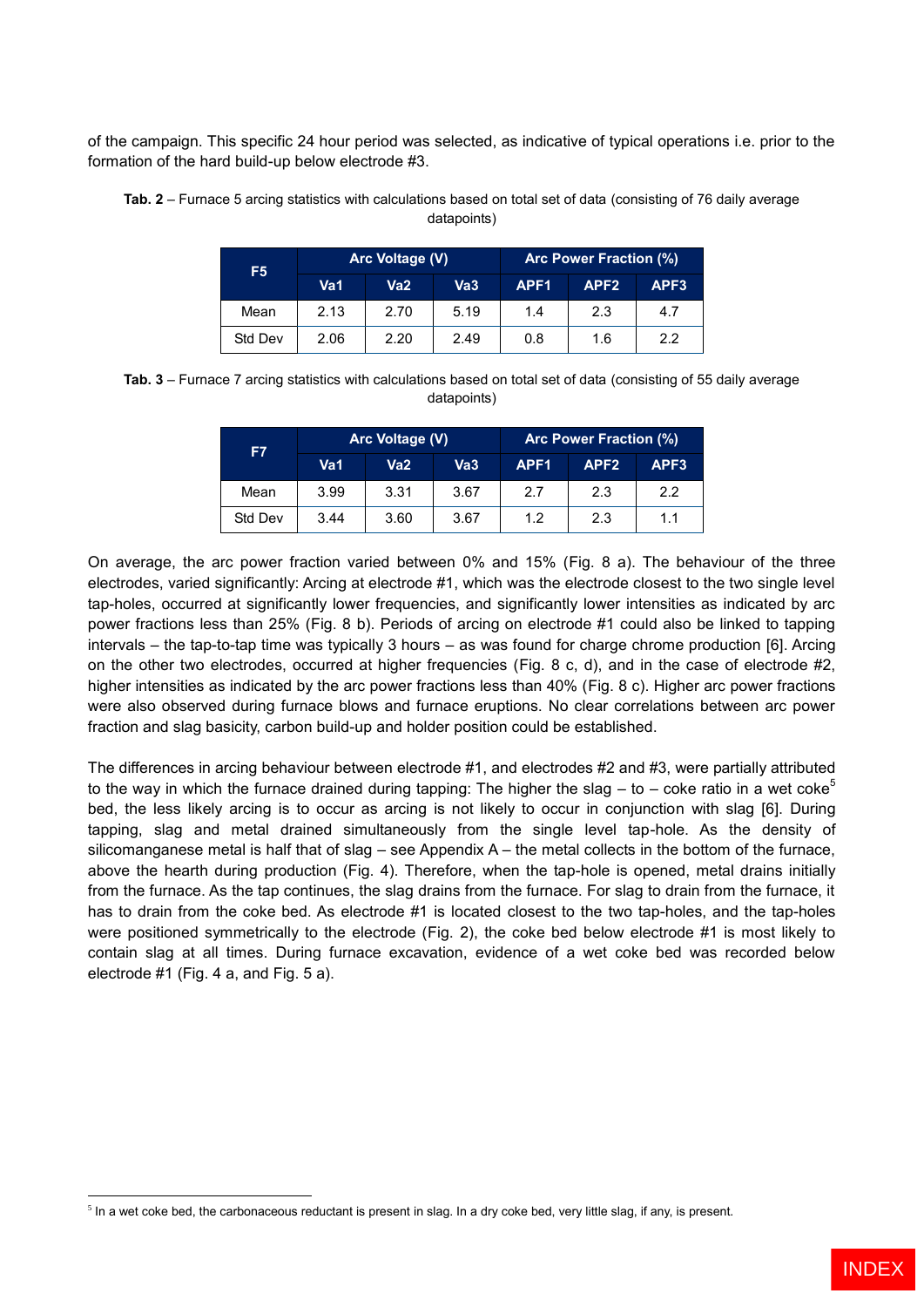

**Fig.8** – (a) Magnitude of the arc power fraction in Furnace 5: typical graph over 24 hours. APF – average was the calculated average of the APF's for the three electrodes, APF - #1 for electrode #1, APF - #2 for electrode #2, and APF - #3 for electrode #3

### **Effect of hard build-up, electrode breakages**

The presence of the hard build-up below electrode #3 was detected by Arcmon as indicated by the daily average arc power fraction calculations, presented in Fig. 9, specifically for the time period prior to the water leak into the furnace and subsequent electrode breaks. Where the daily average arc power fractions on electrode #1 and #2 were 2% or less, the daily average arc power fraction on electrode #3 ranged between 4% and 8%. Furthermore, abnormally elevated levels of arcing has been found to be indicative of a short electrode not fully immersed in the wet coke bed [6]. During the excavation of Furnace 5 it was found that Electrode 3 was indeed significantly shorter than the other two electrodes, as summarised in Tab. 1.

Barker et al [6] found that in charge chrome production, the information from Arcmon unequivocally identified the sudden loss of an electrode tip in a large ferro-chrome furnace with restricted electrode movement results, as electrode tip breaks also lead to significantly higher levels of arcing for extended periods (often up to 1 to 2 days), until the electrode can be slipped sufficiently for the tip to return to its original position in the furnace. Although the electrode breaks on electrode #1 and electrode #2 on February 6th, offered the opportunity to study this observation on a silicomanganese furnace, the Arcmon system did not operate between January 30th, and February 8th. From the results in Fig. 9, the daily averaged arc power fractions for electrode #3, once the Arcmon system was back online, returned to its previous pattern. Results on both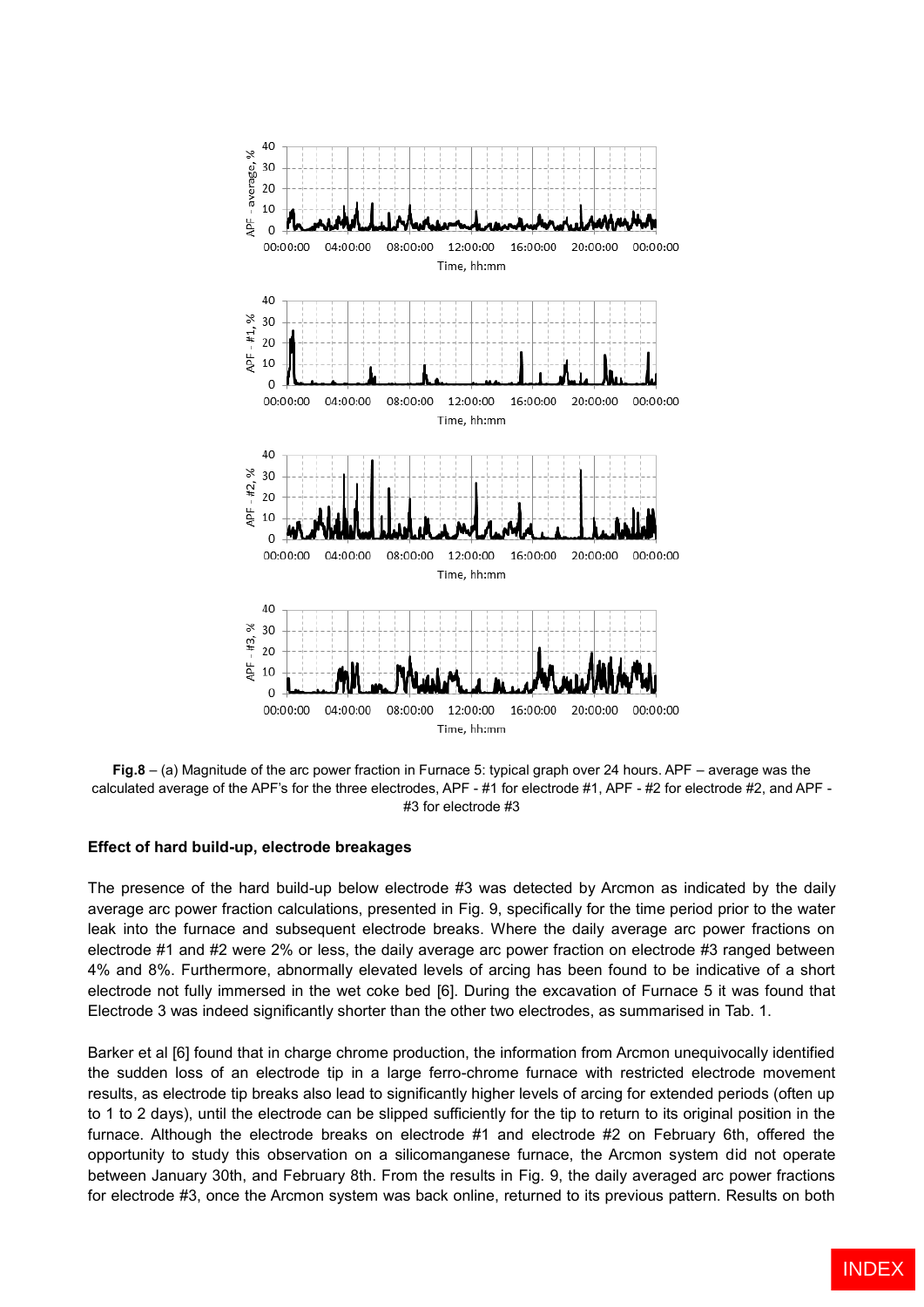electrode #1 and electrode #2 indicated that the furnace did not achieve the same level of stability, prior to being switched out for the reline.



**Fig.9** – Calculated daily average arc power fractions over the duration of installation on Furnace 5. APF Average was the calculated average of the daily average APF's for the three electrodes, APF1 for electrode #1, APF2 for electrode #2, and APF for electrode #3

### **CONCLUSIONS**

The Arcmon results indicated that, in silicomanganese production, up to 15% of the electrical energy utilised, is transferred by arcing i.e. more arcing occurs in a SAF producing silicomanganese, in comparison with charge chrome production (up to 5%), but significantly less than in silicon and ferrosilicon production (20 – 60%). Generating similar datasets for other commodities applying SAF technology, i.e. high carbon ferromanganese, will be useful.

From an operational perspective, Arcmon was able to identify the build-up of hard material below electrode #3, and was utilised as an indicator of process stability. Characterisation of the build-up below electrode #3, and comparing the characterization thereof against that of the coke bed samples below electrode #1, will be useful.

Further development of the Arcmon technology, when utilised in conjunction with other instrumentation available on the furnace, as a potential indicator of electrode tip position, will also be useful.

### **ACKNOWLEDGEMENTS**

This paper is published with the permission of Transalloys, and MINTEK after being reviewed internally by Markus Erwee and Herman Lagendijk.

# **APPENDIX A**

**Tab. 4** – Density, in tons per meter cube, of industrial SiMn metal and slag

| <b>Method</b>        |         | Slag  | Metal |
|----------------------|---------|-------|-------|
| Archimedes, in water | Average | 2.943 | 6.314 |